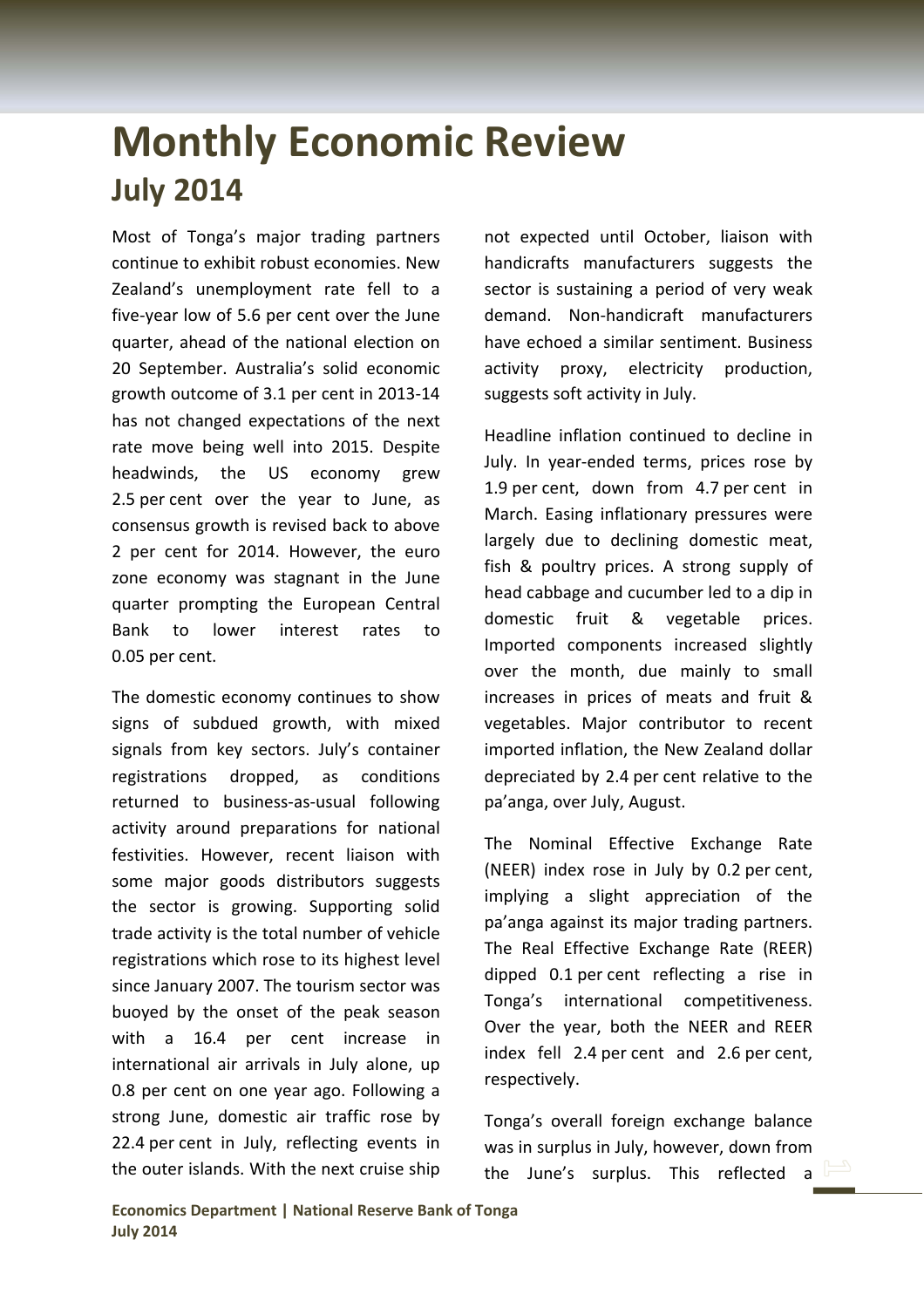moderate current account deficit and slight fall in capital account. The year‐ended trade deficit widened to around T\$249.4 million in July. This was driven by a rise in import payments, particularly for oil, more than offsetting an increase in agricultural and marine export receipts. Remittances rose by 13.0 per cent, with increases from New Zealand and US sources, more than offsetting a decline from Australia. Low New Zealand unemployment figures and positive growth in the US may have contributed. Foreign reserves were T\$280.4 million, covering 9.0 months of imports, well above the NRBT's reference range.

**Economics Department | National Reserve Bank of Tonga July 2014** Broad money fell by 1.2 per cent to \$364.6 million in July, down from 3 per cent in June. This reflects the rise in import payments as well as bank lending. Banking system liquidity rose by 2 per cent over the month, underpinned by a rise in foreign reserves. Gross loans‐to‐deposit ratio remains below the 80 per cent trigger level, indicating an adequate liquidity margin for prudent lending. Bank lending rose over the month, mainly due to households, particularly housing and vehicle loans. The increase in lending is due to a fall in lending rates, and consistent with a decline in non‐performing loans. New commitments for households also increased, particularly for housing and vehicles. At the same time, deposit rates rose whilst lending rates continue to fall in July, producing the narrowest interest rate spread since at least February 2012. The lower lending rates reflect major banks' competition to retain performing customers through

refinancing, together with excess liquidity in the market.

Net credit to government declined in July 2014, therefore, contributing to the fall in broad money. This was mainly due to the issuance of government bonds to finance the concessional loan scheme announced in the 2014‐15 Budget, and an increase in government revenue collection.

The NRBT remains cautiously optimistic that solid growth among Tonga's major trading partners, together with fair domestic conditions will continue the local recovery. While remain broadly positive, real sector conditions appear mixed in the wake of stimuli from various events and the onset of the tourist season. Inflationary pressures are stabilising as domestic agricultural production meets demand and prices of non‐discretionary imports ease. Rising imports are natural given recent exchange rate developments and credit growth, and foreign reserves remain comfortably above the NRBT's benchmark. Credit conditions continue to improve and support a consumption‐led recovery. Low inflationary and liquidity pressures together with ample foreign reserves provide no requirement to adjust monetary policy settings in the near-term.